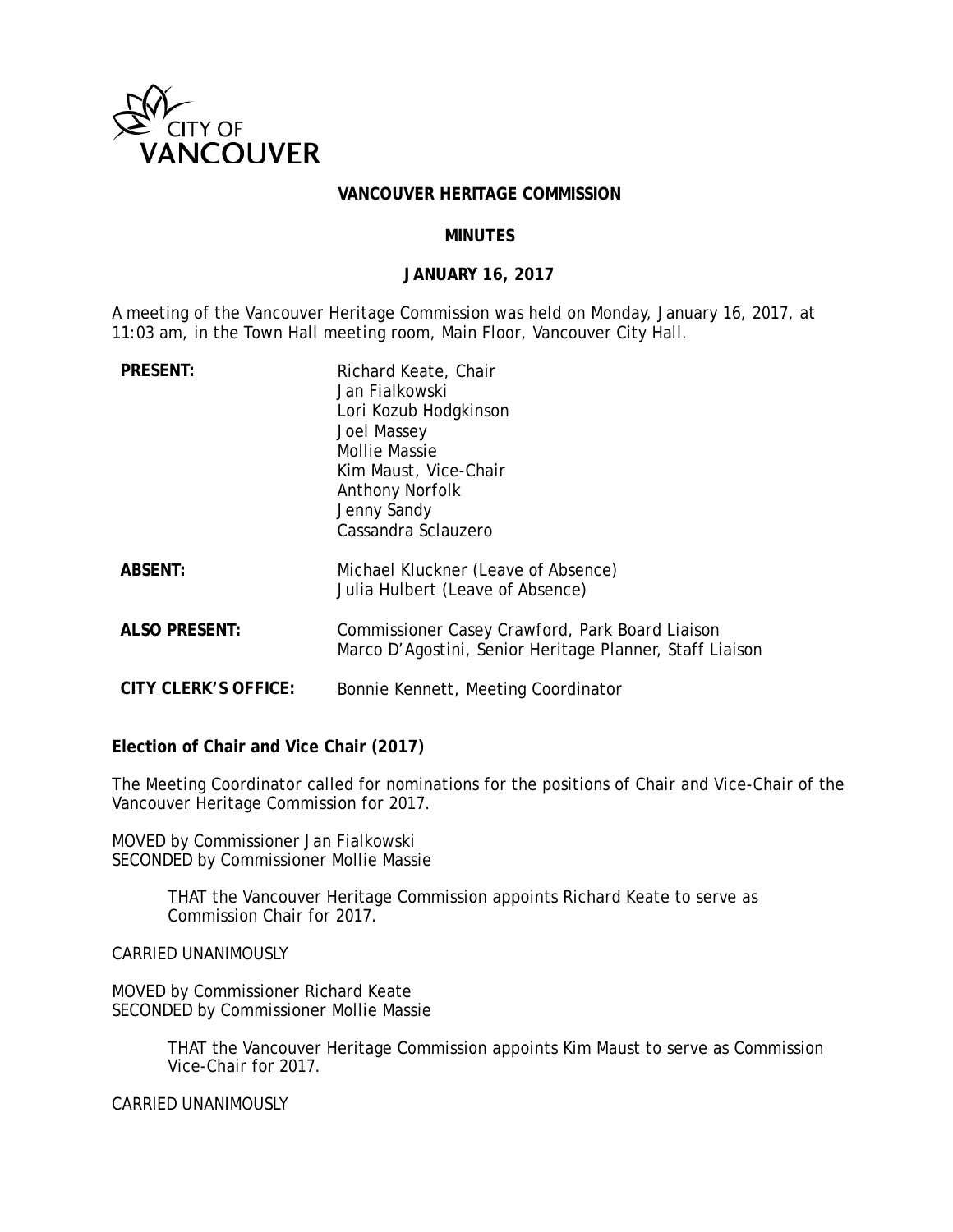\* \* \* \* \*

*At this point in the proceedings, Mr. Keate assumed the Chair.*

*\* \* \* \* \**

**Appointment of Liaisons to the Development Permit Board and First Shaughnessy Advisory Design Panel (2017)**

MOVED by Commissioner Jan Fialkowski SECONDED by Commissioner Anthony Norfolk

> THAT the Vancouver Heritage Commission recommends to Council that Mollie Massie be appointed to the First Shaughnessy Advisory Design Panel as the Vancouver Heritage Commission liaison, term to commence immediately and end December 31, 2017;

> FURTHER THAT the Commission recommends to Council that Lori Kozub Hodgkinson be appointed as an alternate to attend First Shaughnessy Advisory Design Panel meetings in place of Mollie Massie, should she be unable to attend, term to commence immediately and end December 31, 2017.

CARRIED UNANIMOUSLY

MOVED by Commissioner Richard Keate SECONDED by Commissioner Joel Massey

> THAT the Vancouver Heritage Commission recommends to Council that Kim Maust be appointed to the Development Permit Board Advisory Panel as the Vancouver Heritage Commission liaison, term to commence immediately and end December 31, 2017;

FURTHER THAT the Commission recommends to Council that Anthony Norfolk be appointed as an alternate to attend Development Permit Board Advisory Panel meetings in place of Kim Maust, should she be unable to attend, term to commence immediately and end December 31, 2017.

CARRIED UNANIMOUSLY

#### **Leave of Absence Requests**

MOVED by Commissioner Richard Keate SECONDED by Commissioner Mollie Massie

> THAT the Vancouver Heritage Commission approve a leave of absence for Commissioner Julia Hulbert for this meeting.

CARRIED UNANIMOUSLY

MOVED by Commissioner Richard Keate SECONDED by Commissioner Mollie Massie

> THAT the Vancouver Heritage Commission approve a leave of absence for Commissioner Jenny Sandy for the meeting on February 6, 2017.

CARRIED UNANIMOUSLY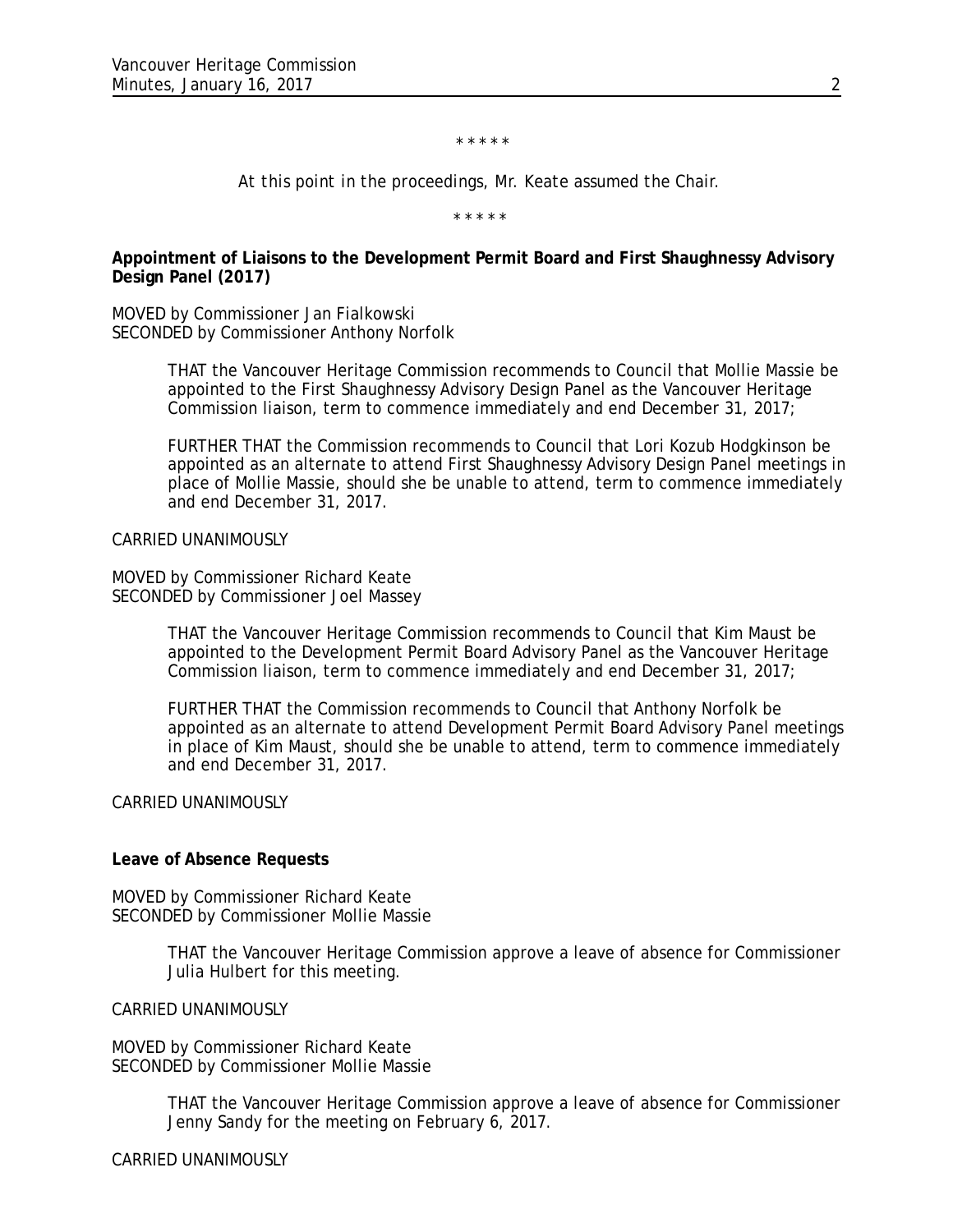# **Approval of Minutes**

MOVED by Commissioner Richard Keate SECONDED by Commissioner Mollie Massie

> THAT the Vancouver Heritage Commission approve the minutes from the meeting held December 5, 2016, as circulated.

CARRIED UNANIMOUSLY

# **1. Business Arising from the Minutes**

None.

**2. 1775-1795 West 16th Avenue DP-2016-00231 VHR: as noted below Type: HRA**

**Issues:**

- The house at 1795 West  $16<sup>th</sup>$  Avenue, which has a stone base around the porch, is proposed to be raised;
- The house at 1775 West  $16<sup>th</sup>$  Avenue is proposed to be raised three feet; and
- Additions and changes to the houses, in particular 1775 West  $16<sup>th</sup>$  Avenue.

**Applicant:** Andrew Cook, Formwerks Architectural Inc.

**Staff:** James Boldt, Heritage Planner

Staff reviewed the application and, along with the applicant, responded to questions.

MOVED by Commissioner Mollie Massie SECONDED by Commissioner Jenny Sandy

> THAT the Vancouver Heritage Commission nominates the building at 1795 West  $16<sup>th</sup>$  Avenue to be added to the Heritage Register as a "B" listing and the buildings at 1775 and 1785 West  $16<sup>th</sup>$  Avenue to be added to the Heritage Register as "C" listings;

FURTHER THAT the Commission supports the application to designate the buildings at 1775, 1785 and 1795 West 16<sup>th</sup> Avenue, noting that a Heritage Conservation Plan has not been provided and that the Commission asks the applicant to consider providing a plan in support of the designation;

FURTHER THAT the Commission supports the application for the restoration of the three heritage homes located at 1775, 1785 and 1795 West  $16<sup>th</sup>$  Avenue, as presented at its meeting on January 16, 2017, noting that the Commission requests that further design consideration be given to the modification to be made to the stone base around the porch of 1795 West 16<sup>th</sup> Avenue, including consideration to the use of underpinning to maintain the height of the stone base;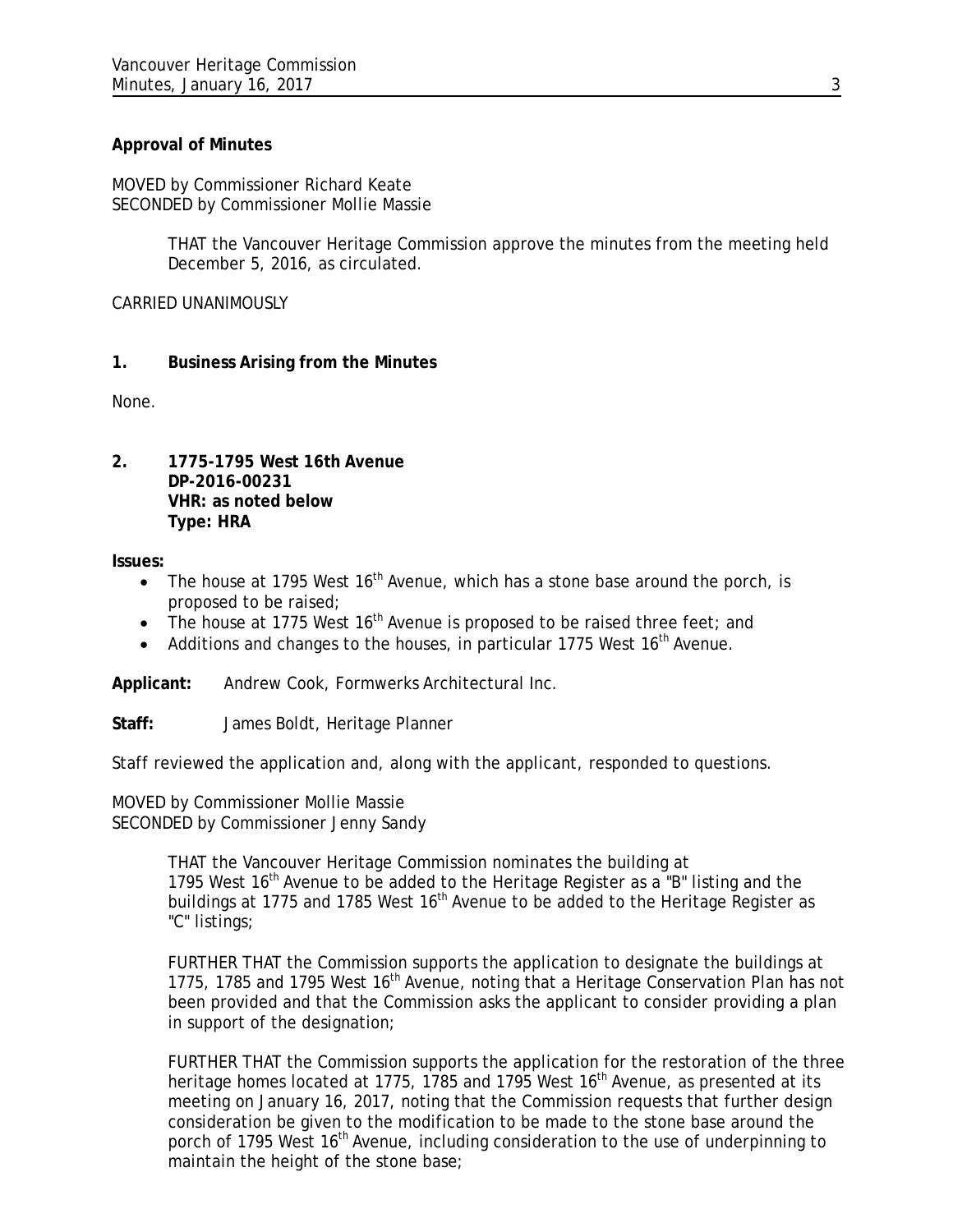FURTHER THAT the Commission asks that the applicant give further design consideration to the roof line of 1785 West  $16<sup>th</sup>$  Avenue and that, further consideration be given to preserving the home's side "step" entrance to the porte-cochere that is noted as a character defining element;

FURTHER THAT the Commission requests that further design consideration be given to maintaining the character defining bay elements of 1775 West 16<sup>th</sup> Avenue; and

FURTHER THAT the Commission supports the application to add two infill houses to the rear of the properties at 1775 and 1785 West 16<sup>th</sup> Avenue.

CARRIED UNANIMOUSLY

**3. 604 East 23rd Avenue VHR 'B' DP 419627 HRA**

**Issues:**

- Conservation Plan and conversion to two Dwelling Units.
- Design of the new infill building.

**Applicant:** Sandra Moore Architect

**Staff:** James Boldt, Heritage Group

Staff and the applicant reviewed the application and responded to questions.

MOVED by Commissioner Richard Keate SECONDED by Commissioner Mollie Massie

> THAT the Vancouver Heritage Commission supports the application for the restoration, rehabilitation and refurbishment of 604 East 23<sup>rd</sup> Avenue, the Mitchell Residence, in accordance with the Conservation Plan provided to the Commission on January 16, 2017, noting the applicant's detailed presentation and application;

FURTHER THAT the Commission supports the application to add a contemporary one-family dwelling to the rear of the property, at 604 East 23<sup>rd</sup> Avenue, noting the window to wall ratio, siding and height contribute to the in fill's compatibility to the heritage home.

CARRIED UNANIMOUSLY

*\* \* \* \* \**

*The Commission recessed at 12:15 pm and reconvened at 12:28 pm.*

*\* \* \* \* \**